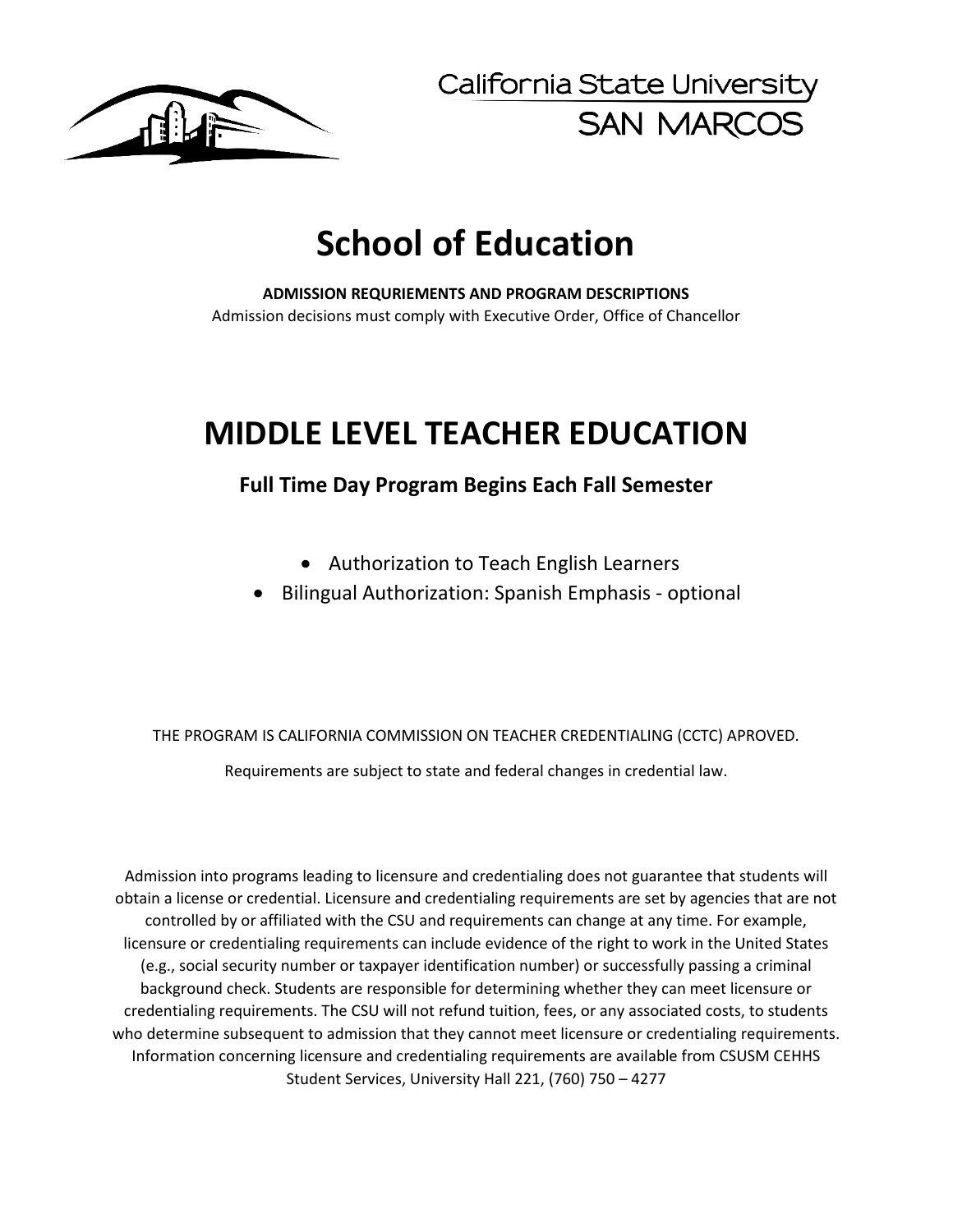# **Admission Process**

# **University and School of Education Credential Application Timeline**

# **Semester entering program Application Period Application Period Application Period**

Fall 2022 entry  $\qquad \qquad$  Fall 2022 entry  $\qquad \qquad$  October 1st – February 1st

**1. Graduation application for Cal State University San Marcos** – submitted to the university online at: [https://www.calstate.edu/apply/Teaching-credential.](https://www.calstate.edu/apply/Teaching-credential) Complete Personal Information section, Academic History Section, and Supporting Information Section.

**2. Transcripts – One** set of official (unopened) transcripts should be sent directly to the Office of Admissions. Please send transcripts from every college/university attended, even if it was just one course taken years ago.

**We cannot emphasize strongly enough how important it is to include each institution when ordering transcripts. You will not be fully admitted to the university or be able to register for courses until all transcripts are submitted and reviewed.** 

**\*If you do not yet have a transcript with a BA/BS degree posted, please submit an official transcript for your work completed to date and provide an official transcript when degree is posted. \***

**\*\* It is not necessary to submit transcripts for courses taken at CSUSM\*\***

Transcripts should be sent to:

**CSUSM** Office of Admissions 333 S. Twin Oaks Valley Rd. San Marcos, CA 92069-0001

OR Electronically sent to **[transcripts@csusm.edu](mailto:transcripts@csusm.edu)**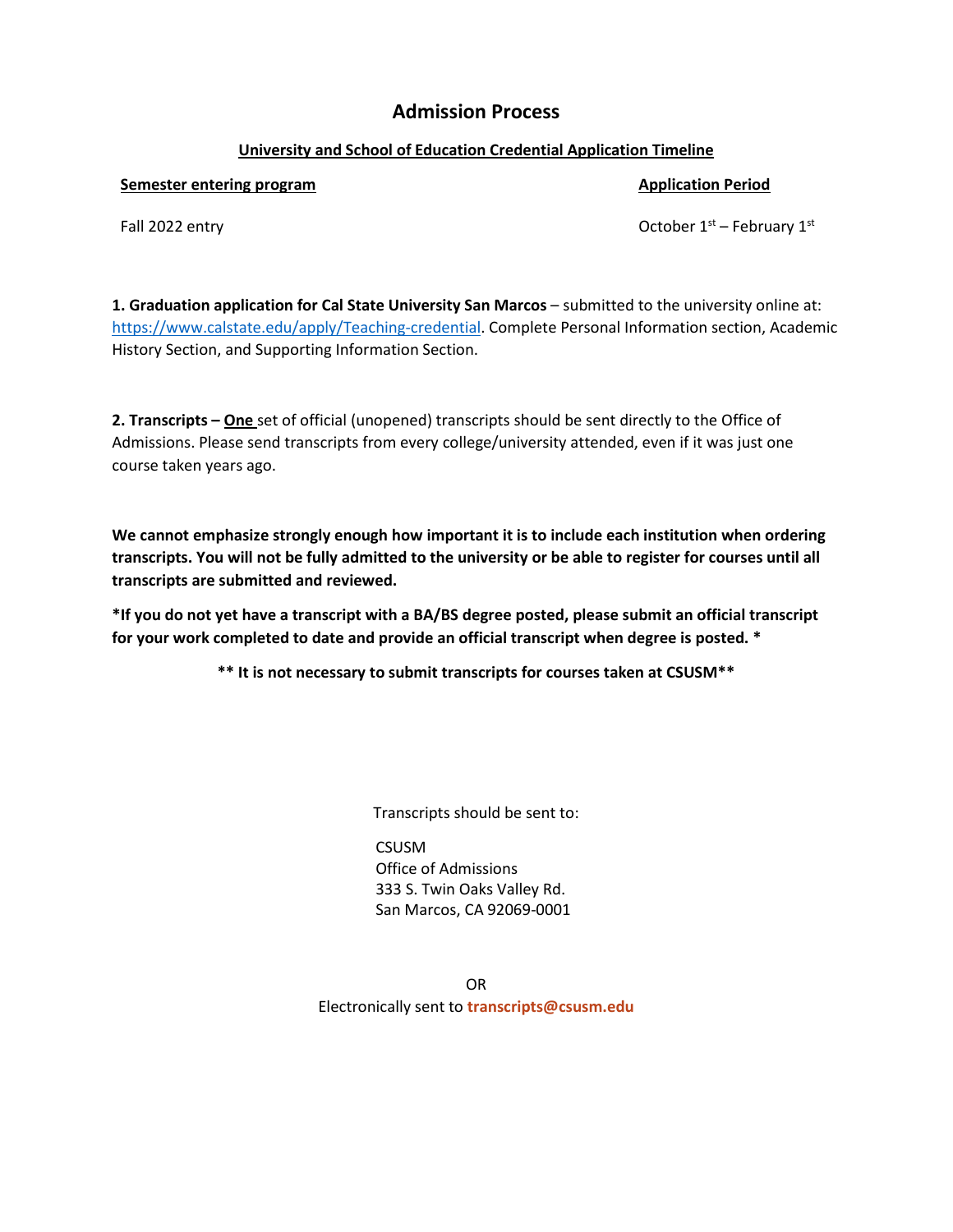# **Middle Level Credential Program Requirements**

## **1. BACCALAUREATE DEGREE**

A Bachelor's degree and all undergraduate academic requirements must be satisfied before entering a teacher education program. A Bachelor's degree is a requirement for teaching certification. Please note: Completion of a Bachelor's degree requires submission of a Graduate application to enroll in Post-baccalaureate or graduate coursework.

# **2. EXAMINATIONS: BASIC SKILLS AND SUBJECT MATTER COMPETENCY**

a) Basic Skills Examination **(CBEST)** – Students must satisfy the Basic Skills requirement prior to admission to the Middle Level Teaching Credential program. Students are urged to take this examination at the earliest possible time after deciding to pursue a teaching credential. **\* For exam options, please see last page in brochure.**

b) CSET Single Subject Examination – A CSET examination in at least one core content area (English/Language Art, Mathematics, Social Science/History, or Science) must be passed prior to admission to the Middle Level credential program. Please call (760) 750 – 4277 for further information or refer to Table 1 of this brochure.

c) CSET Multiple Subject Examination – All candidates must pass the California Subject Examinations for Teachers **(CSET**): Multiple Subjects prior to admission to the program. The examination consists of three (3) subjects:

| Subtest I:   | Reading Language and Literature; History and Social Science     | Test Code 101 |
|--------------|-----------------------------------------------------------------|---------------|
| Subtest II:  | Science: Mathematics                                            | Test Code 214 |
| Subtest III: | Physical Education; Human Development; Visual & Performing Arts | Test Code 103 |

#### **OR**

Completion of a commission approved subject matter preparation program. Currently, CSUSM offers a preparation program for liberal studies students.

# *Information, test preparation and registration for CSET and CBEST available online at [http://www.ctcexams.nesinc.com/.](http://www.ctcexams.nesinc.com/)*

Examinee test results will be released electronically at 100:00pm Pacific Time on the score report dates listed in 'Test Dates'. Score reports will be available for 45 days as PDF documents, which you may view, print, and save for your records.

#### **Electronic score reports are provided as PDF documents and are available in two ways:**

**Test results from website:** All candidates can access their score reports online beginning at 10:00pm on the score report date by selecting 'Score Reporting' on the CSET website. Online access to score reports will be available for 45 days following the score report date. There is no limit to the number of times candidates may access their score reports during this period.

**Test result by email:** Candidates who register online can sign up to receive their score by email. Score report emails will be sent beginning at 5:00pm Pacific Time on the score report date.

# **All test scores must be reported directly to CSUSM. At the time of Registration, make sure to request your test scores to be reported to CSUSM.**

# **NOTE: DOCUMENTATION OF ALL TEST SCORES MUST BE SUBMITTED WITH THE SUPPLEMENTAL APPLICATION**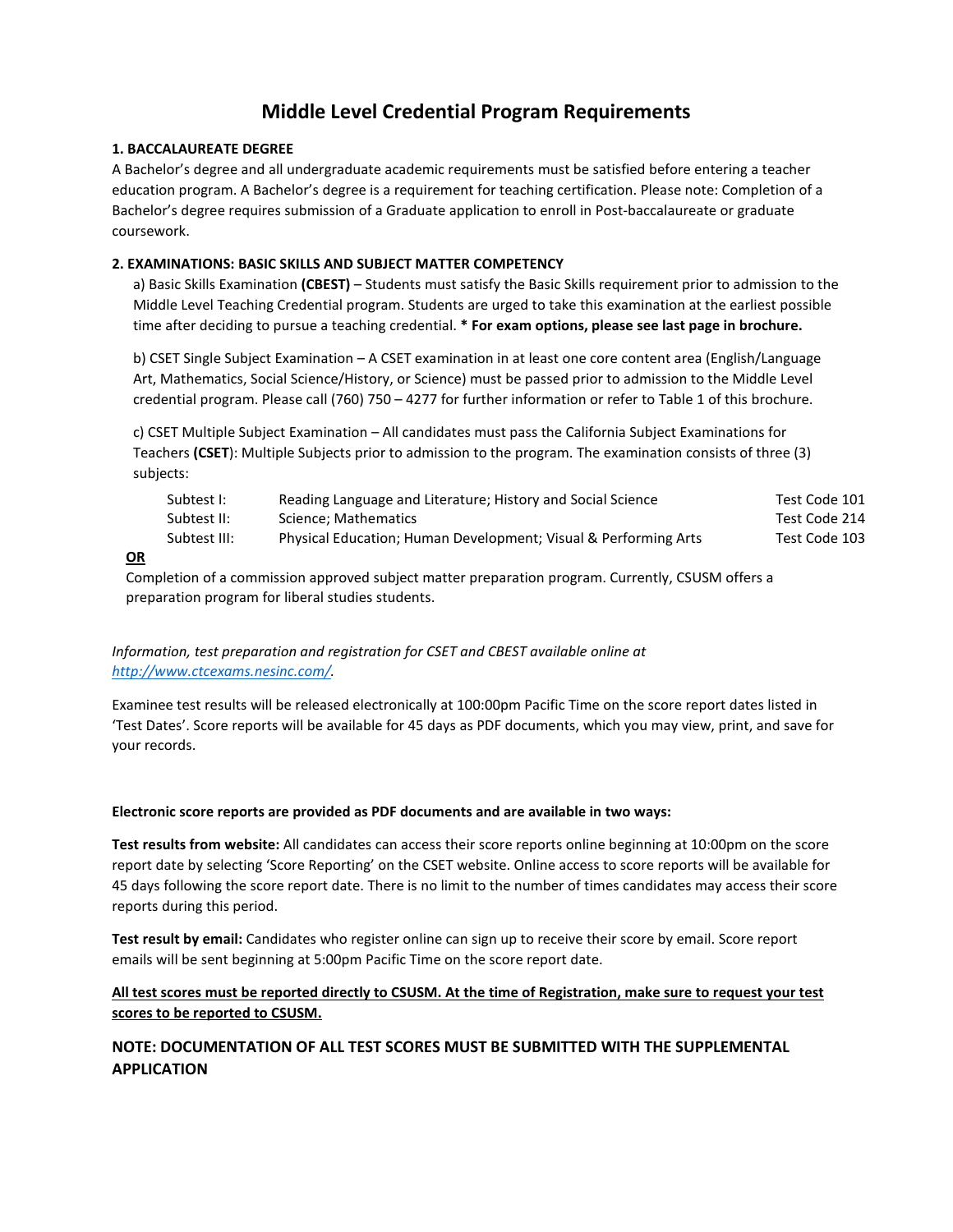# **3. PRE-REQUISITE**

**Pre-requisites must be completed prior to beginning the program. It is not possible to take the prerequisites concurrently with the professional education sequence courses. All prerequisite courses must be completed with a grade of C+ or better.** 

**a) Education 350 –** Foundations of Teaching as a Profession. Requires 15 hours of fieldwork

**b) Education 364 –** The Role of Cultural Diversity in Schooling. Requires 15 hours of fieldwork

**c) Education 422 –** Technology Tools for Teaching and Learning. Requires 15 hours of fieldwork

**If taken at CSU San Marcos, the above courses must have been completed within seven (7) years prior to beginning the program. If an equivalent course at another college or university has been taken, it must have been completed within five (5) years prior to beginning the program. If you believe you have taken an equivalent course elsewhere, a course equivalency request form and course syllabus must be submitted to the CEHHS Student Services Office for approval.** 

**\*We only accept equivalent courses for EDUC 350** 

**The course equivalency form can be found here:** <https://www.csusm.edu/soe/current/index.html>

**Applying for the Pre-requisites through Extended Learning:** 

- <https://www.csusm.edu/el/>
- Courses
- Credit Courses
- Semester Term (means courses are available for registration)

# **4. CERTIFICATE OF CLEARNACE**

Students must apply for a Certificate of Clearance during the admission process and must possess the clearance prior to entering a K-12 classroom or beginning the program. Instructions on applying for a Certificate of Clearance may be found at[: https://www.csusm.edu/soe/current/index.html.](https://www.csusm.edu/soe/current/index.html)

A valid Emergency Permit will be accepted in lieu of a Certificate of Clearance. Expired Emergency Permits are not acceptable.

# **5. TUBERCULIN RISK ASSESSMENT**

The tuberculin risk assessment certificate must be on file in the CEHHS Student Services before beginning the program. The clearance may be obtained at a private physician's office, the Country Health Department or the CSU San Marcos Student Health Center. TB Risk Assessment Certificate of Completion form are available in the Student Services Office in University Hall, room 221.

**OR** online [a https://www.csusm.edu/soe/current/index.html](https://www.csusm.edu/soe/current/index.html) 

# **6. TWO LETTERS OF RECOMMENDATION**

Students must submit two current letters of recommendation preferable on official letterhead from facility or others who are knowledgeable about the student's personal qualities and potential. It is highly recommended that one letter be written by a public-school teacher or administrator.

# **7. INTERVIEW(S), INCLUDING WRITING SAMPLE**

The interview process may include an individual interview, a group interview, and on-site submission of a writing sample from prompt. Interviews for qualified candidates are conducted by program coordinators, faculty, and, public school teachers and administrators. Candidates will be notified by email to make arrangements for the interview(s) after the application deadline.



If you have a disability and will need reasonable accommodations to take part in the interview and/or admissions process for an academic program within the School of Education, please contact Office or Disability Support Services at (760)750-4905 or by email a[t dss@csusm.edu](mailto:dss@csusm.edu)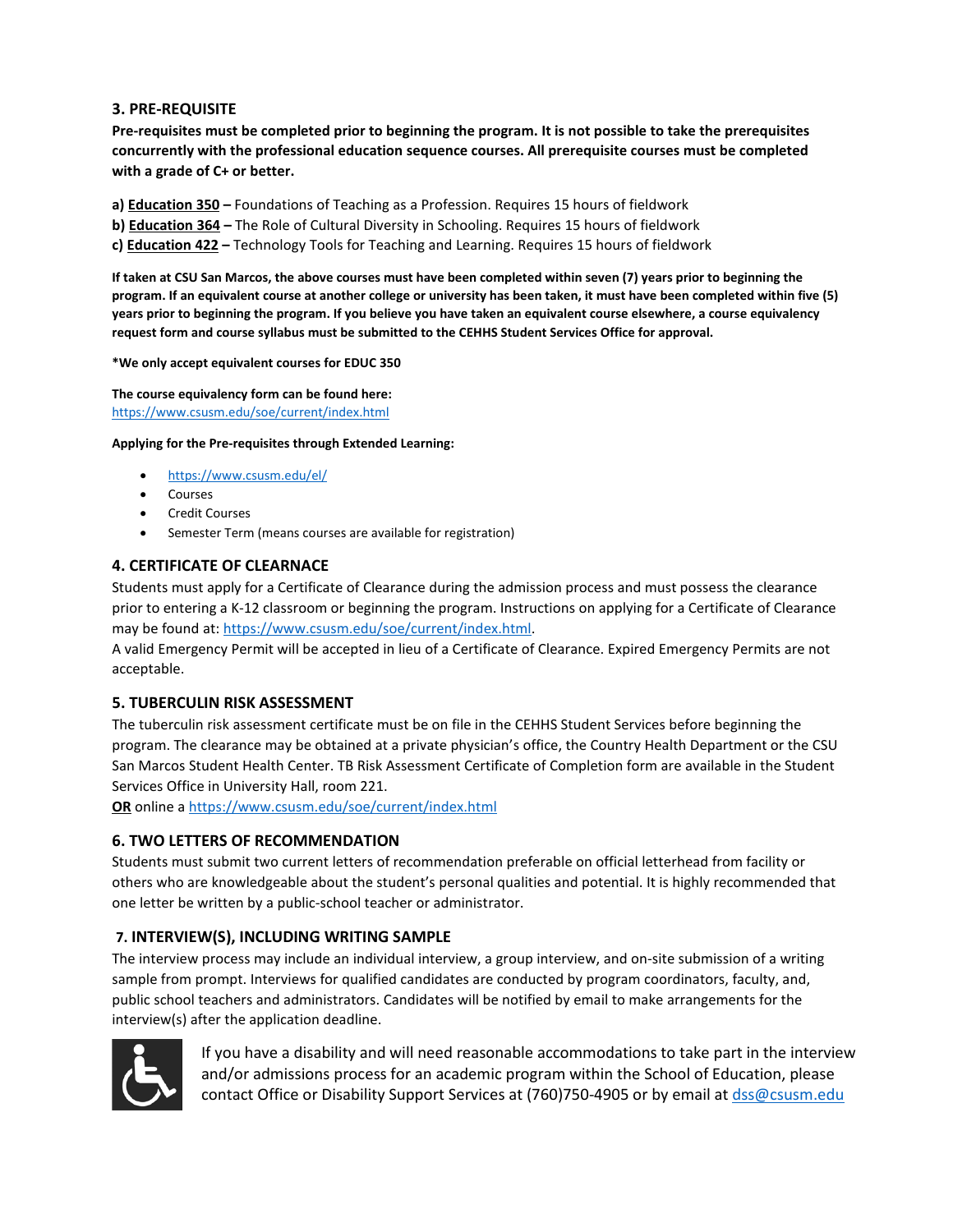# **PROGRAM CO-REQUISITES**

*Co-requisites must be completed before or during the program and are required before recommendation of initial credential.*

# **1. U.S. Constitution Requirement**

Knowledge of the U.S. Constitution demonstrated by completion of a two-semester unit college-level course or a college-level examination. You can test out of this requirement by taking either of these two exams:<http://www.usconstitutionexam.com/> or [https://extension.ucsd.edu/courses-and-programs/u-s](https://extension.ucsd.edu/courses-and-programs/u-s-constitution-preparation-course-and-examination)[constitution-preparation-course-and-examination](https://extension.ucsd.edu/courses-and-programs/u-s-constitution-preparation-course-and-examination)

if you are a CSU graduate, you have fulfilled the Constitution requirement. \*\*Please refer to the second to last page of this brochure for options to fulfill the Constitution requirement.

# **2. Health Education Requirements**

a) Prior to issuance of an initial credential, a health course must be completed which covers:

- Nutrition
- Physiological and sociological effects of abuse of alcohol, narcotics and drugs
- Use of tobacco

\*\*Please refer to the second to last page of this brochure for options to fulfill the health education requirements. b) You must also have valid CPR training that covers Infant, Child, and Adult

# **RICA Requirement:**

The California Commission on Teacher Credentialing requires passing the Reading Instruction Competence Assessment (RICA). Passing one of two components of RICA, either a comprehensive examination or a performance assessment, is a requirement for the initial issuance of a Multiple Subject Credential. The assessment cannot be taken until you have completed EDMS 521 and EDMS 522 which is part of the credential program.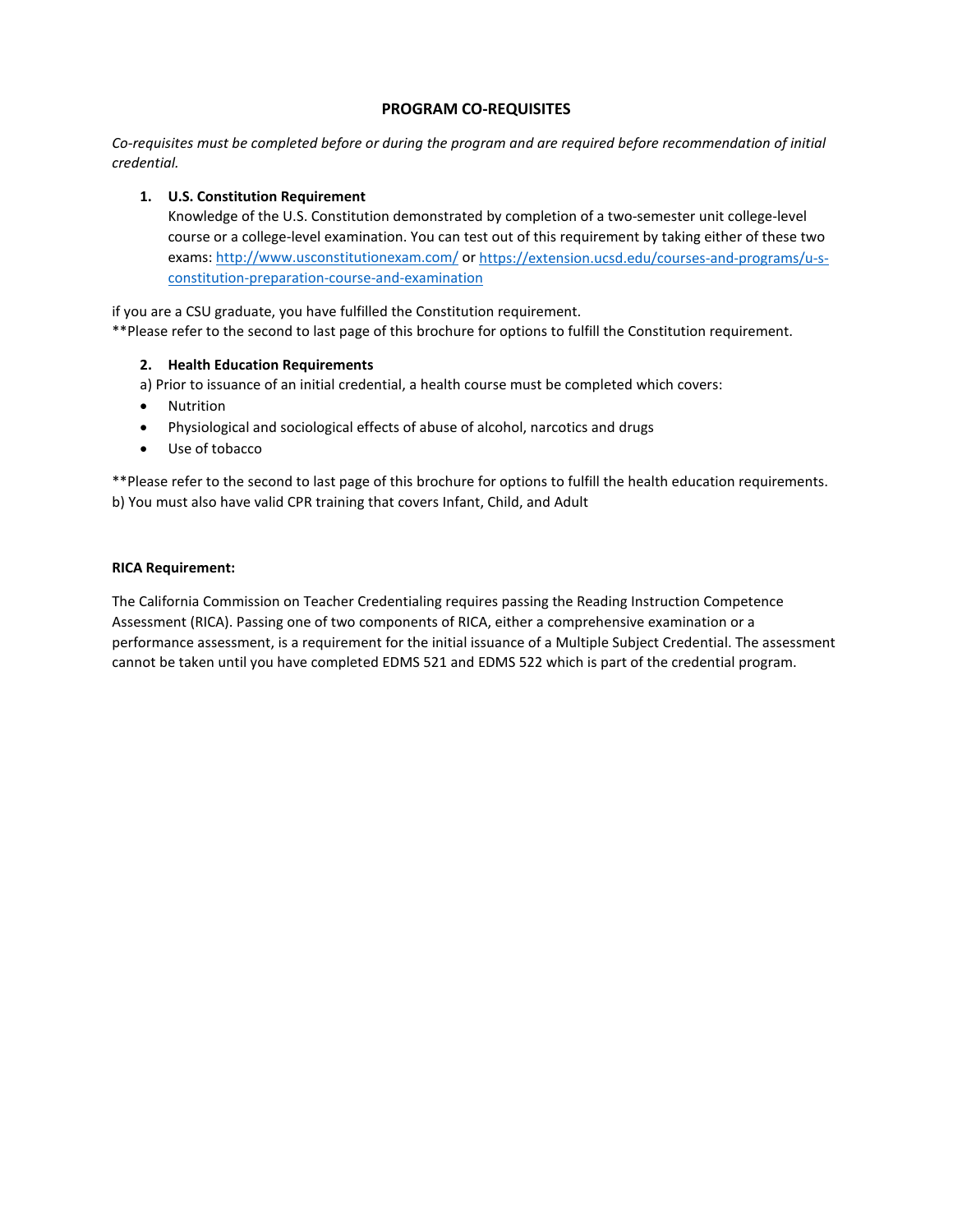# **TABLE 1 – CSET Single Subject Examinations for California Teaching Credentials**

This table lists the specific test requirements for the subject areas of American Sign Language, English, Mathematics, Science, Social Science and Spanish. It is designed to guide you in determining the specific subtests for which you should register. All subtests within an area must be passes to satisfy the subject matter competence requirement in the area. To register, for additional details and the most up-to-date information, please visit the CSET/SSAT web site at [http://www.ctcexams.nesinc.com/.](http://www.ctcexams.nesinc.com/)

| <b>Single Subject Teaching Credential Area</b> | <b>Test Requirements</b>                                                   | <b>Test code</b> |
|------------------------------------------------|----------------------------------------------------------------------------|------------------|
| <b>ENGLISH</b>                                 | <b>English</b>                                                             |                  |
|                                                | Subtest I: Literature and Textual Analysis; Composition and Rhetoric       | 105              |
|                                                | Subtest II: Language, Linguistics, and Literacy                            | 106              |
|                                                | Subtest III: Composition and Rhetoric; Literature and Textual Analysis     | 107              |
|                                                | Subtest IV: Communications: Speech, Media, and Creative Performance        | 108              |
| <b>MATHEMATICS</b>                             | <b>Mathematics</b>                                                         |                  |
|                                                | Subtest I: Algebra; Number Theory                                          | 110              |
|                                                | Subtest II: Geometry; Probability and Statistics                           | 111              |
|                                                | Subtest III: Calculus: History of Mathematics                              | 112              |
| <b>MATHEMATICS:</b>                            | <b>Mathematics</b>                                                         |                  |
| <b>FOUNDATIONAL LEVEL **</b>                   |                                                                            |                  |
|                                                | Subtest I: Algebra; Number Theory                                          | 110              |
|                                                | Subtest II: Geometry; Probability and Statistics                           | 111              |
| PHYSICAL EDUCATION                             | <b>Physical Education</b>                                                  |                  |
|                                                | Subtest I: Growth. Motor Development, and Motor Learning                   | 129              |
|                                                | Subtest II: The Sociology and Psychology of Human Movement                 | 130              |
|                                                | Subtest III: Professional Foundation: Integration of Concepts              | 131              |
| <b>SCIENCE-FOUNDATIONAL LEVEL*</b>             | <b>General Science</b>                                                     |                  |
|                                                | Subtest I: General Science *                                               | 215              |
| <b>SCIENCE: BIOLOGICAL SCIENCES</b>            | <b>Biology/Life Science</b>                                                |                  |
|                                                | Subtest I: General Science                                                 | 215              |
|                                                | Subtest II: Biology/Life Science                                           | 217              |
| <b>SCIENCE: CHEMISTY</b>                       | <b>Chemistry</b>                                                           |                  |
|                                                | Subtest I: General Science *                                               | 215              |
|                                                | Subtest II: Chemistry                                                      | 218              |
| <b>SCIENCE: GEOSCIENCES</b>                    | <b>Earth and Planetary Science</b>                                         |                  |
|                                                | Subtest I: General Science *                                               | 215              |
|                                                | Subtest II: Earth and Planetary Science                                    | 219              |
| <b>SCIENCE: PHYSICS</b>                        | <b>Physics</b>                                                             |                  |
|                                                | Subtest I: General Science*                                                | 218              |
|                                                | Subtest II: Physics                                                        | 220              |
| <b>SOCIAL SCIENCE</b>                          | <b>Social Science</b>                                                      |                  |
|                                                | Subtest I: World History; World Geography                                  | 114              |
|                                                | Subtest II: U.S. History; U.S. Geography                                   | 115              |
|                                                | Subtest III: Civics; Economics; California History                         | 116              |
| <b>SPANISH</b>                                 | <b>Spanish</b>                                                             |                  |
|                                                | Subtest I: General Linguistics                                             | 145              |
|                                                | Subtest II: Literary and Cultural Texts and Traditions                     | 146              |
|                                                | Subtest III: Language and Communication - Listening Comprehension, Reading | 147              |
|                                                | Comprehension, Written Expression, and Oral Expression                     |                  |

\*Science Subtest l: General Science: astronomy; dynamic Processes of the Earth; Earth Resources; Waves; Forces and Motion; Electricity and Magnetism

\* Science Subtest ll: General Science: Ecology; Genetics and evolution; Molecular Biology and Biochemistry; Cell and Organismal Biology; Head Transfer and Thermodynamics; Structure and Properties of Matter.

\*\*Foundational Level Mathematics authorizes the teaching of K-12 public school math students: General mathematics, algebra, geometry, probability and statistics and consumer mathematics. The teaching of Advanced Placement (AP) courses is not authorized by this credential.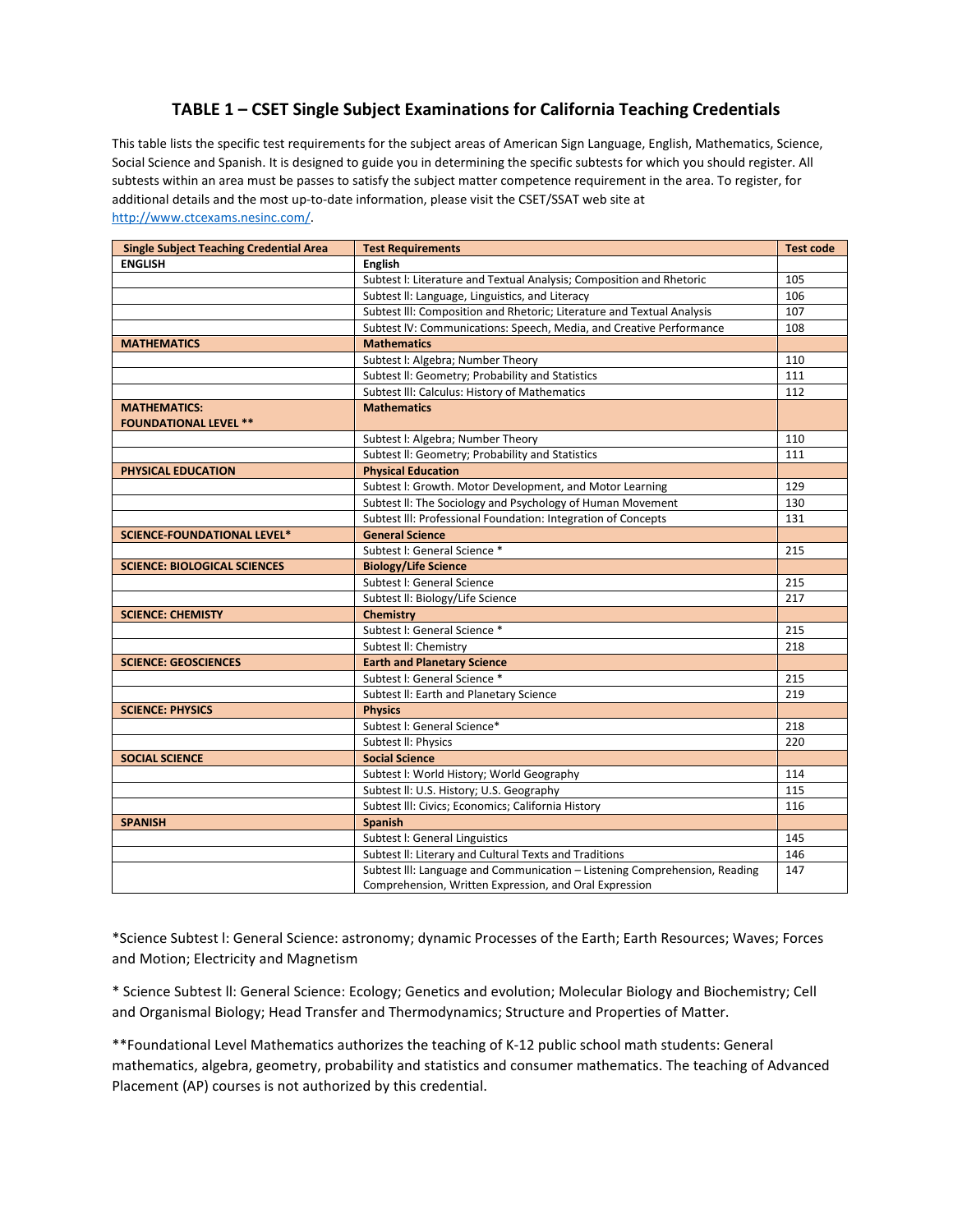# **Single Subject Credential (with Middle Level Certificate) Authorization to Teach English Learners Full-time – Starts Each Fall Semester**

**The Single Subject Credential Program with an emphasis on Middle Level Education is designed to prepare teachers to work with young adolescents in grade 5-9. Graduates of the program will hold a Single Subject Credential with Authorization to Teach English Learners, a Certificate of Advanced Study in Middle Level Education. Candidates who take the Multiple Subject CSET and RICA will also earn a Multiple Subject credential, which provides the candidates with the flexibility to teach in elementary, middle, and high schools.** 

**The Middle Level Program provides focused preparation in teaching, learning, and schooling for youngsters in the middle grades. Coursework is taught at a middle school site with class sessions and assignments geared to the particular needs of young adolescent learners. Field experiences are planned and coordinated with partner middle schools. Supervision of the teacher candidates is the share responsibility of a university faculty advisor (a teaching team member assigned to one school) and an on-site liaison at the middle school.** 

| <b>Fall Semester</b>                  | Units | <b>Spring Semester</b>                 | <b>Units</b> |
|---------------------------------------|-------|----------------------------------------|--------------|
| <b>EDMI 511</b>                       | 3     | <b>EDMI 512</b>                        | 3            |
| Middle Level Teaching and Learning I  |       | Middle Level Teaching and Learning II  |              |
| <b>EDMI 521</b>                       | 3     | <b>EDMI 522</b>                        | 3            |
| Middle Level Literacy I               |       | Middle Level Literacy II               |              |
| <b>EDMS 543</b>                       | 3     | <b>EDMI 544</b>                        | 3            |
| Middle Level Mathematics Education    |       | Middle Level Social Studies Education  |              |
| <b>EDMI 555</b>                       | 3     | <b>EDMI 545</b>                        | 3            |
| Middle Level Multilingual Education   |       | Middle Level Science Education         |              |
| <b>EDMI 571</b>                       | 7     | <b>EDMI 572</b>                        | 7            |
| Clinical Practice in Middle Schools I |       | Clinical Practice in Middle Schools II |              |
| Total                                 | 19    | Total                                  | 19           |
|                                       |       | <b>Program Total</b>                   | 38           |

**Clear Credential Requirements:** Successful completion of the program results in issuance of a Preliminary five-year credential. SB 2042 Standards require employment as a full-time teacher and completion of an induction program to qualify for the Clear credential.

**Teaching Performance Expectations:** Students must be successful in the Teaching Performance Expectations (TPEs) to progress to Clinical Practice (student teaching) and to be recommended for credential. Please refer to the details of the TPEs in the Clinical Practice Handbook found at [https://www.csusm.edu/soe/.](https://www.csusm.edu/soe/)

**Teaching Performance Assessment (CalTPA):** All students entering programs that result in the issuance of a Multiple Subject Credential must pass the embedded CalTPA before an online recommendation of the credential may be submitted to the Commission on Teacher Credentialing by CEHHS Student Services.

**Grading Policy**: All courses, except Clinical Practice (student teaching) are graded A, B, C, D, F. Credit/No Credit (CR/NC) is given for Clinical Practice (student teaching). The minimum acceptable final grade for the courses in the professional education sequence, including pre-requisite courses is C+ (2.3 GPA), but an B (3.0 GPA) average must be maintained. A student must have a cumulative grade point average (GPA) of at least 2.50 to be accepted into credential programs offered at CSU San Marcos. If you do not have the required 2.50 GPA, conditional admission may be considered on a limited basis.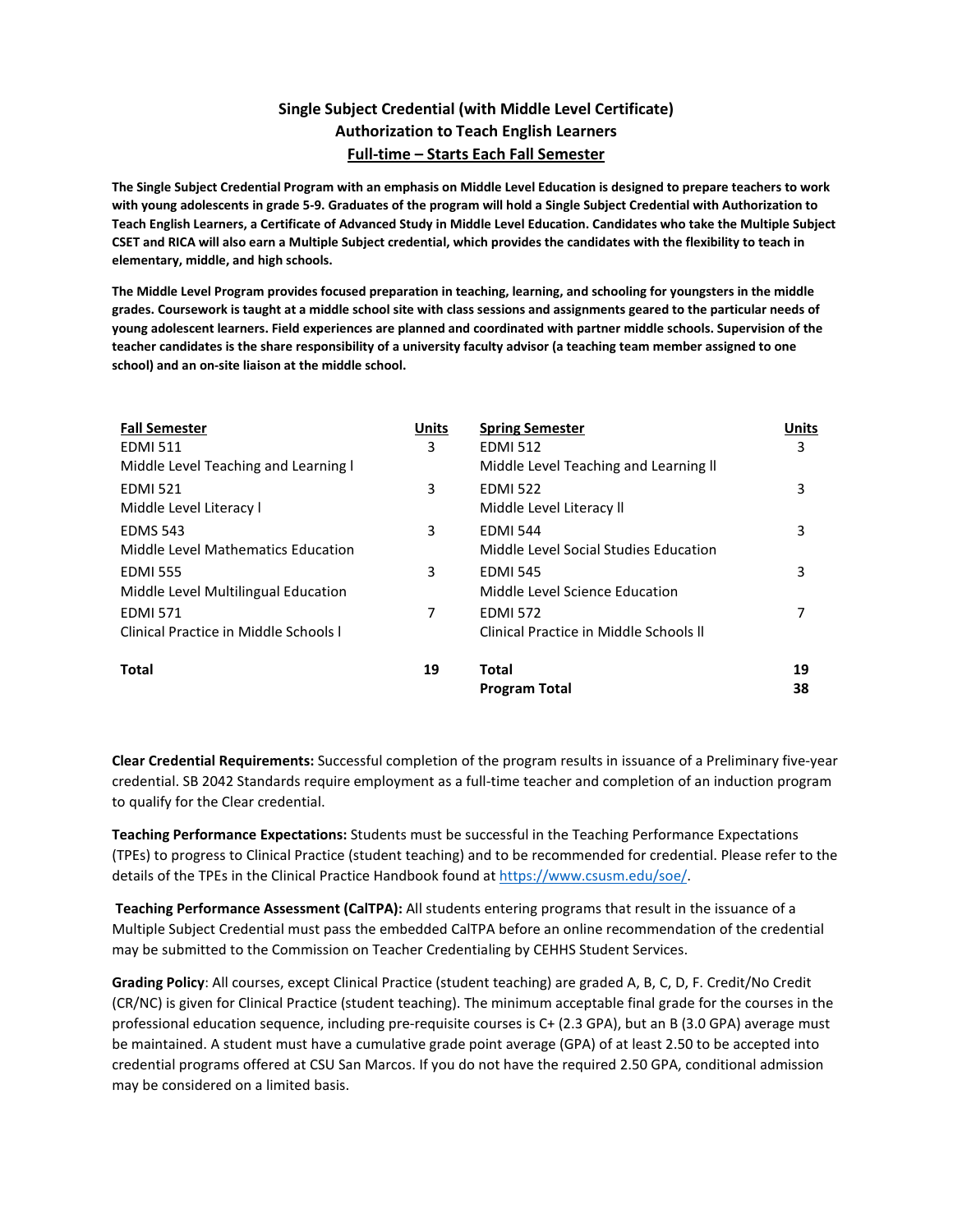#### **BILINGUAL Authorization: Spanish Emphasis**

The authorization is a program offered in for those individuals wishing to provide primary language instruction to second language learners. This program is designed to provide credential candidates with primary and second language theory, curricula, instructional strategies and methodology and is specially designed to instruct students in both their native language and in English language development across the content core curricula. The SOE offers coursework and field experiences which will qualify candidates with the requisite skills, knowledge and disposition to design, implement, and teach in biliteracy and other primary language programs.

### **SPANISH EMPHASIS LANGUAGE ASSESSMENT**

**Bilingual Authorization in Spanish** – Students should sign up for the CSET/LOTE lll – Spanish Language and Communication exam a[t http://www.ctcexams.nesinc.com/.](http://www.ctcexams.nesinc.com/)

#### **There are three (3) requirements to be recommended for the Bilingual Authorization: Spanish Emphasis:**

- 1. Candidates must demonstrate the equivalent to a Foreign Service Institute level of a least three (3) in the language and culture of emphasis no more than three years prior to entering the credential program. The candidate is responsible for scheduling the CSET/LOTE lll – Spanish Language and Communication exam at [http://www.ctcexams.nesinc.com/.](http://www.ctcexams.nesinc.com/)
- 2. At least one student teaching placement will be in a biliteracy or other primary language program.
- 3. Coursework must be successfully completed.

**PLEASE NOTE**: Bilingual Authorization Clinical Practice placement must be completed during the credential program. The CSET/LOTE lll-Spanish Language and Communication exam and coursework must be completed prior to recommendation for BLA authorization.

Part II (3 units) during the program.

Sample schedule for BCLAD emphasis FULL TIME students:

| <b>Fall Semester</b><br><b>EDMS 511</b>                                                                                                               | <b>Units</b><br>3 | <b>Spring Semester</b><br><b>EDMS 512</b>                                                                                                        | Units<br>3       |
|-------------------------------------------------------------------------------------------------------------------------------------------------------|-------------------|--------------------------------------------------------------------------------------------------------------------------------------------------|------------------|
| <b>Elementary Teaching and Learning I</b><br>(Field Experience Observation in classroom)                                                              |                   | Elementary Teaching and Learning II                                                                                                              |                  |
| <b>EDMS 521</b><br>Elementary Literacy I<br>(Field Experience Observation in classroom)                                                               | 3                 | <b>EDMS 522</b><br><b>Elementary Literacy II</b>                                                                                                 | 3                |
| <b>EDMS 543</b><br><b>Elementary Mathematics Education</b>                                                                                            | 3                 | <b>EDMS 544</b><br><b>Elementary Social Studies Education</b>                                                                                    | 3                |
| <b>EDMS 555</b><br><b>Elementary Multilingual Education</b>                                                                                           | 3                 | <b>EDMS 545</b><br>Elementary Science Education                                                                                                  | 3                |
| <b>EDMS 571 or EDMS 573</b><br>Clinical Practice in Elementary School I or<br>Clinical Practice in Elementary School<br><b>Bilingual/ELD Settings</b> | 7                 | EDMS 572 or EDMS 573<br>Clinical Practice in Elementary Schools II or<br>Clinical Practice in Elementary School<br><b>Bilingual/ELD Settings</b> | 7                |
| <b>EDML 653</b><br>Biliteracy Education - BCLAD Part I                                                                                                | 3                 | <b>EDML 654</b><br>Biliteracy Education - BCLAD Part II                                                                                          | 3                |
| <b>Total</b>                                                                                                                                          | 22                | <b>Total</b><br><b>Program Total</b>                                                                                                             | $19-22$<br>41-44 |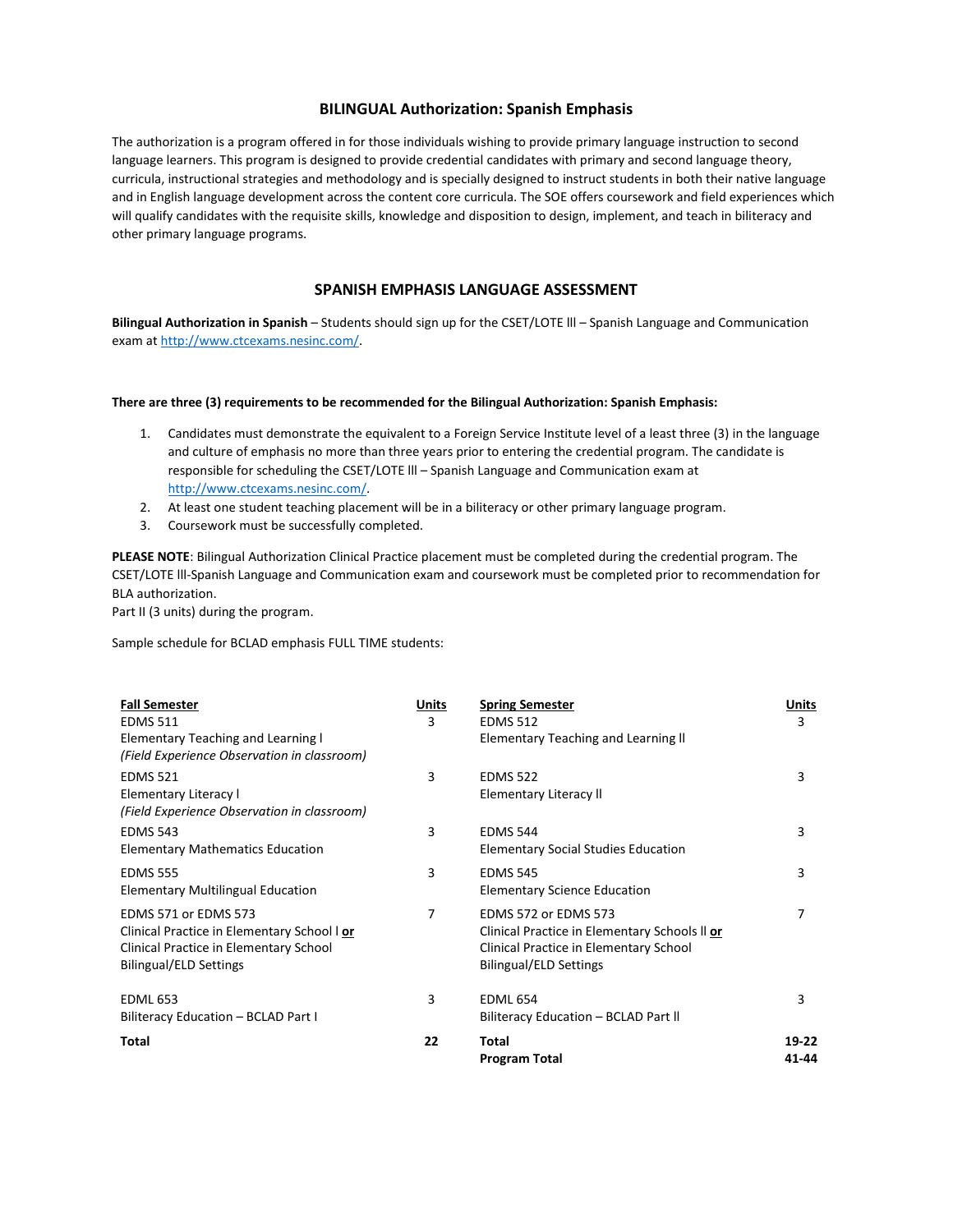# **Requirements**

# **Technology Requirement – Prerequisite Competencies Required to Enroll in EDUC 422**

EDUC 422 is a prerequisite requirement to entering a teacher preparation program. Prerequisite skills are required before enrollment in EDUC 422. These prerequisite skills should include at a minimum the following:

- An understanding of basic computer concepts and terminology
- An understanding of software-ethics issues and concerns in today's society, and virus protection and prevention
- The ability to use a word processing application
- The ability to use a spreadsheet application
- An understanding of the Internet, browsers and e-mail

EDUC 422 may be taken as a 3-unit course, or in three 1-unit sections

EDUC 422 specifically addresses:

- Part A Technology Basics
- Part B Technology Tools for Learning
- Part C Introduction to Electronic Portfolio

## **Health Requirement**

The following are courses that meet this requirement:

- PE 201 or PE 203 or KINE 306 at CSUSM 3 units
- HEALTH 100 at Palomar College 3 units
- HEALTH 195 at San Diego Mesa College 1 unit available online
- HEALTH 121 at MT. San Jacinto College 3 units
- HEALTH 101 at Southwestern College 3 units
- HEALTH 101 or 101A at MiraCosta College 3 units (101A) available online
- HED 105 at Grossmont (Cuyamaca) College 3 units
- EDUC 30057 at UCSD Extension 1.5 units

# **\*\* All credential students must have valid CPR training covering Infant, Child, and Adult for recommendation of initial credential \*\***

# **U.S. Constitution Courses and Exams**

Note: If you are a graduate from a CSU campus, you have already met this requirement.

Cal State University San Marcos Graduation guarantees meeting the Constitution Palomar College History 101 or Political Science 101 Mira Costa College History 110 OR History 145 or Political Science 102 Notre Dame de Namur University Online Exam [http://www.usconstitutionexam.com](http://www.usconstitutionexam.com/) UCSD Extension <https://extension.ucsd.edu/courses-and-programs/u-s-constitution-preparation-course-and-examination>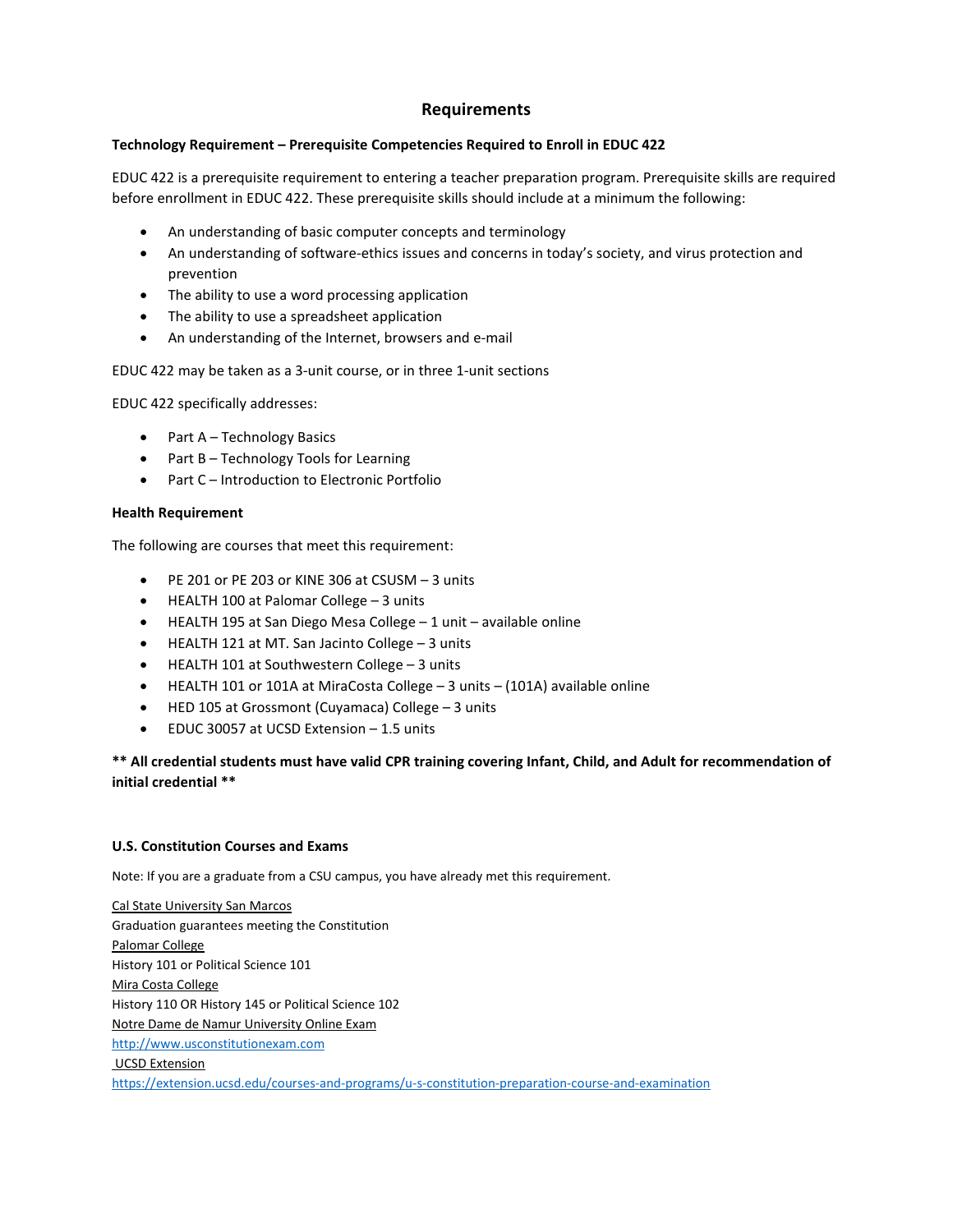# **Options for Meeting the Basic Skills Requirement**

Individuals may satisfy the basic skill requirement by one of the following methods:

# **1. Pass the CBEST**

Individuals only need to pass The California Basic Education Skills Tests (CBEST) once; CBEST passing scores remain valid indefinitely for all credential and employment purposes. To pass the CBEST, one must obtain a minimum scaled score of 41 in each of the three sections – reading, writing, and mathematics. However, a score as low as 37 on an individual section is acceptable if the total scaled score is at least 123. Any or all sections of the CBEST can be repeated as many times as necessary to obtain a passing score, but the full registration fee is charged for each test administration. For more information, see CTC – Exam website.

# **2. Pass the CSET: Multiple Subjects Plus Writing Skills Examination**

The California Subject Examinations for Teaching (CSET): Multiple Subjects examination has been modified, adding an assessment of basic writing skills. Passage of the CSET: Writing Skills examination (test #142) can be added to passage of the CSET: Multiple Subjects Examination (subtests #101, 214 & 103) to meet the basic skills requirements. Passing exam scores used to meet the basic skills requirement remain valid indefinitely. For more information, see CTC – Exam website.

# **3. Pass the CSU Early Assessment Program or the CSU Placement Examinations**

Passing scores on the California State University (CSU) Early Assessment Program (EAP) (English and Mathematics sections) or the CSU Placement Examinations (English Placement Test [EPT] and Entry Level Mathematics [ELM]) are sufficient to meet the basic skills requirement. See Coded Correspondence 09-03 for additional information. Passing exam scores remain valid indefinitely for the purpose of meeting the basic skills requirement. See appendix table 1 for passing scores.

# **4. Achieve Qualifying Score on the SAT or ACT**

Previously, individuals have earned a score of 500 or higher on the Critical Reading (previously Verbal) section on the SAT exam combined with a score of 550 or higher on the SAT Mathematics exam are determined to have met the basic skills requirements.

A restructuring of the SAT Suite of Assessments has adjusted the qualifying scores on the revised Evidence – Based Reading and Writing and Mathematics examinations required to meet the basic skills requirements. The new scores listed have been deemed by the College Board as equivalence to the scores shown for the examinations as administered prior to this revision. See appendix table below.

An individual having earned a score of 22 or higher on the ACT English exam combined with a score of 23 or higher on the ACT Mathematics exam is determined to have met the basic skills requirement. See appendix table below.

| <b>EXAMINATION</b>                          | <b>MATH</b> | <b>ENGLISH</b>                           |
|---------------------------------------------|-------------|------------------------------------------|
| College Board SAT (taken before March 2016) | 550         | 500 (Critical Reading or Verbal)         |
| College Board SAT (taken after March 2016)  | 570         | 560 (Evidence-Based Reading and Writing) |
|                                             |             |                                          |
| (ACT)                                       | 23          | 22                                       |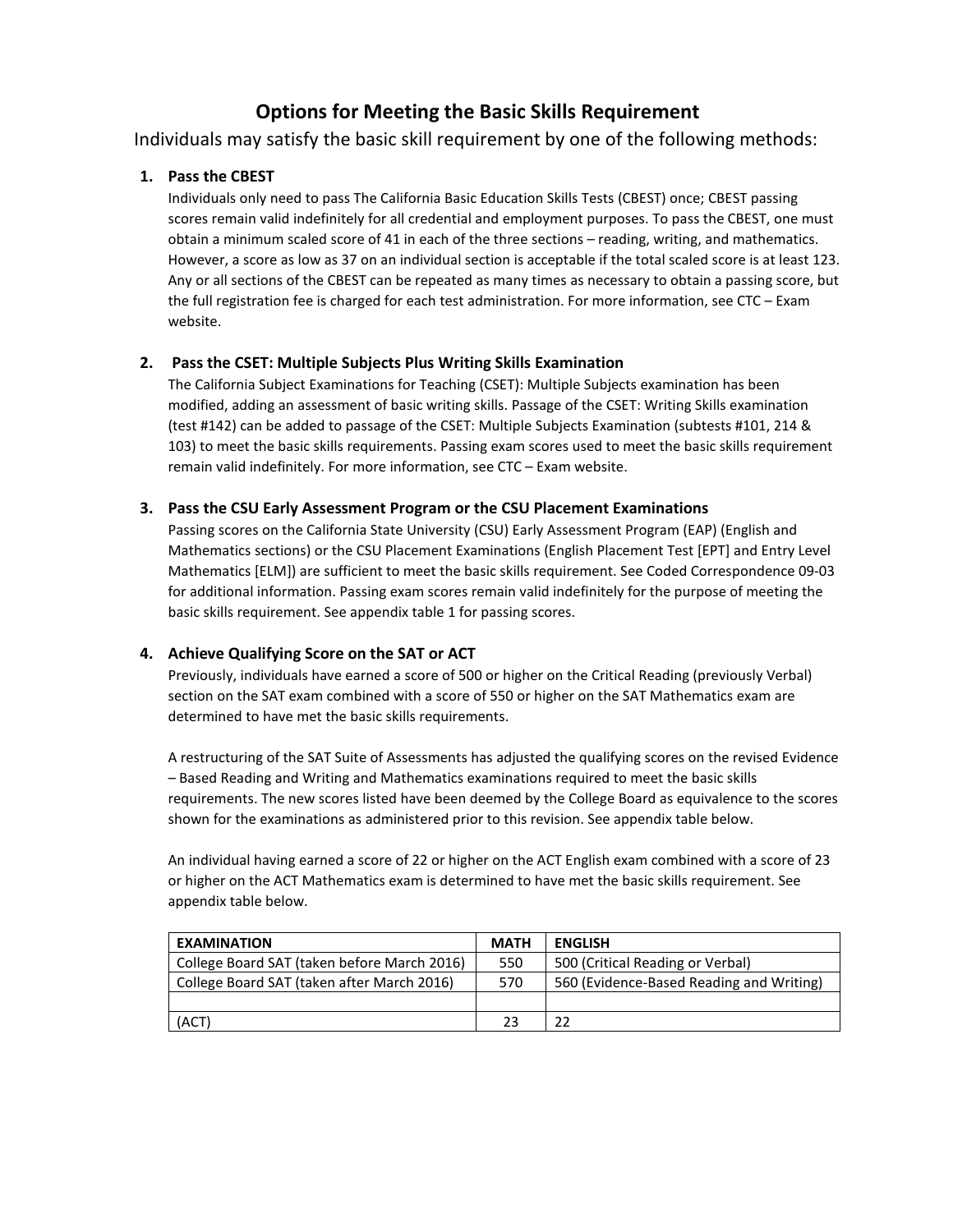# **College Board Advanced Placement (AP) Examinations**

As noted in Coded Correspondence 15-03, students who achieve a score of 3 or higher on the College Board AP English exam and AP Calculus or AP statistics exam may also use exam scores to meet the basic skills requirement. See appendix table 5 for how the scores may be applied.

| <b>EXAMINATION</b>            | <b>MATH</b>                   | <b>ENGLISH</b>                        |
|-------------------------------|-------------------------------|---------------------------------------|
| College Board Advanced        | Score of 3 or above on one of | Score of 3 or above on one of the     |
| <b>Placement Examinations</b> | the following:                | following:                            |
|                               | AP Calculus AB                | AP English Language and Composition   |
|                               | <b>APA Calculus BC</b>        | AP English Literature and Composition |
|                               | <b>AP Statistics</b>          |                                       |

# **5. Pass a Basic Skills Examination from Another State**

The Commission will accept basic skills examinations from other states. A photocopy of the score report or letter from the testing agency verifying passage of the examinations must be submitted with the application packet. There is no recency requirement for the date the examination was passed.

# **6. Meet the Basic Skills Requirement by Coursework**

Individuals may meet the requirement by providing official transcripts to a Commission-approved preparation program or submitted with their application packet to the Commission. The transcripts must show passage of courses in reading, writing, and mathematics as outlined below. Courses must have been taken at a regionally accredited college or university for credit, passing with a grade of B- or better, Pass, or Credit, be at least 3 semester units (or 4.5 quarter units), and be degree applicable. Degree applicable means that the course is non-remedial and could be applied towards the undergraduate requirements of a Bachelor's degree or for an Associate's degree, or is transferred to a four year institution. This can include community college coursework (whether used for transfer or not). Qualifying coursework does not include professional development or continuing education units or in-service training or workshop. Qualifying coursework includes the following:

- o For reading proficiency: a course in critical thinking, literature, philosophy, reading, rhetoric, or textual analysis.
- o For writing proficiency: a course in composition, English, rhetoric, writing communication, or writing.
- o For mathematics proficiency: a course in algebra, geometry, mathematics, quantitative reasoning, or statistics.

A course that does not fall within the indicated areas may still qualify with additional letter of explanation. A letter from the registrar or relevant department chair of the college or university must state that a course passed by the applicant covered reading, writing, or mathematics at the same level as one of the listed courses. Such a letter could also attest that a single course sufficiently indicates proficiency in reading and writing combined.

# **7. Meet the Basic Skills Requirement by Coursework and Exam**

The Basic Skills Requirement can be met through a combination of applicable courses and qualifying exams. This option is only available through a Commission-approved preparation program. This qualifying coursework must meet the requirement as describe above in item number 7. The mixing-and-matching of relevant component or components from all exam options permitted under current law is acceptable.